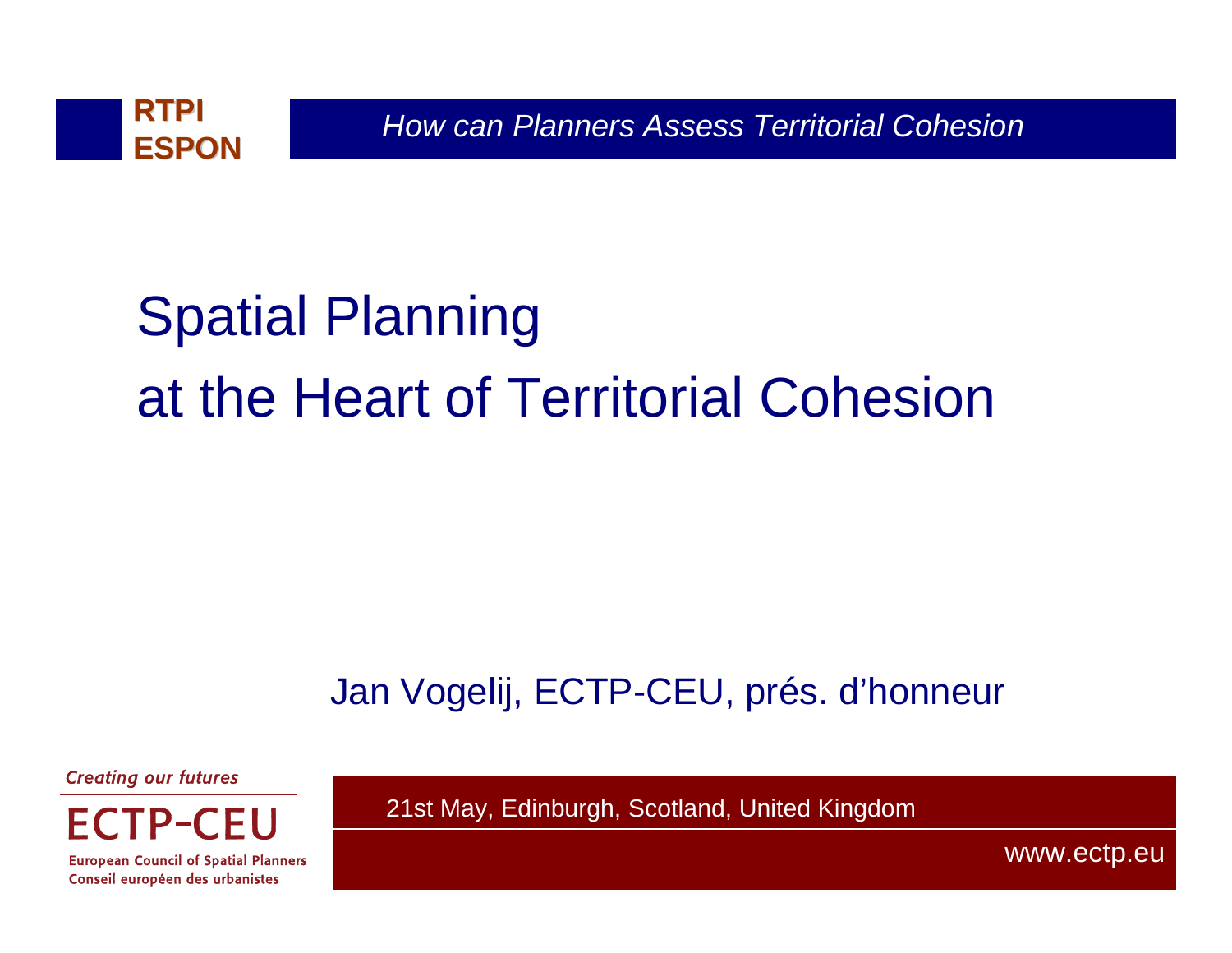

Spatial Planning at the Heart of Territorial Cohesion:

- 1. What is Territorial Cohesion?
- 2. Aspects of Strategic Spatial Planning
- 3. How to Assess Planning Achievements?
- 4. Conclusions

**Creating our futures** 

 $FCTP-$ **European Council of Spatial Planners** 

Conseil européen des urbanistes

21st May, Edinburgh, Scotland, United Kingdom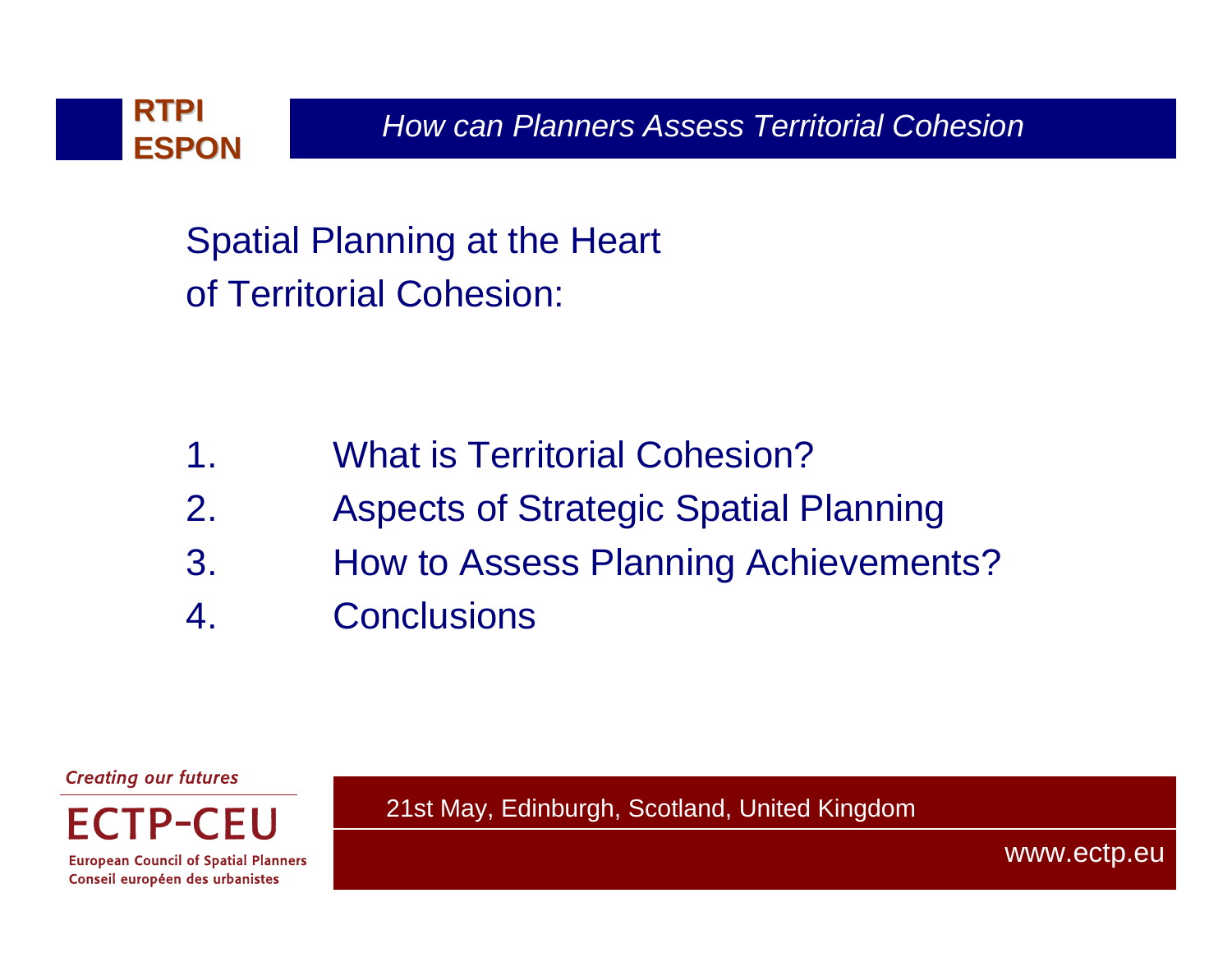

1.What is Territorial Cohesion?

## **An agreed objective for Europe's Future Development**



- • No Definition (advantageous ambiguity)
- • Mutual Supportive/Synergetic Connectivity of all Aspects
- Planners' own Description

**Creating our futures** 

FCTP-CELI

**European Council of Spatial Planners** Conseil européen des urbanistes

21st May, Edinburgh, Scotland, United Kingdom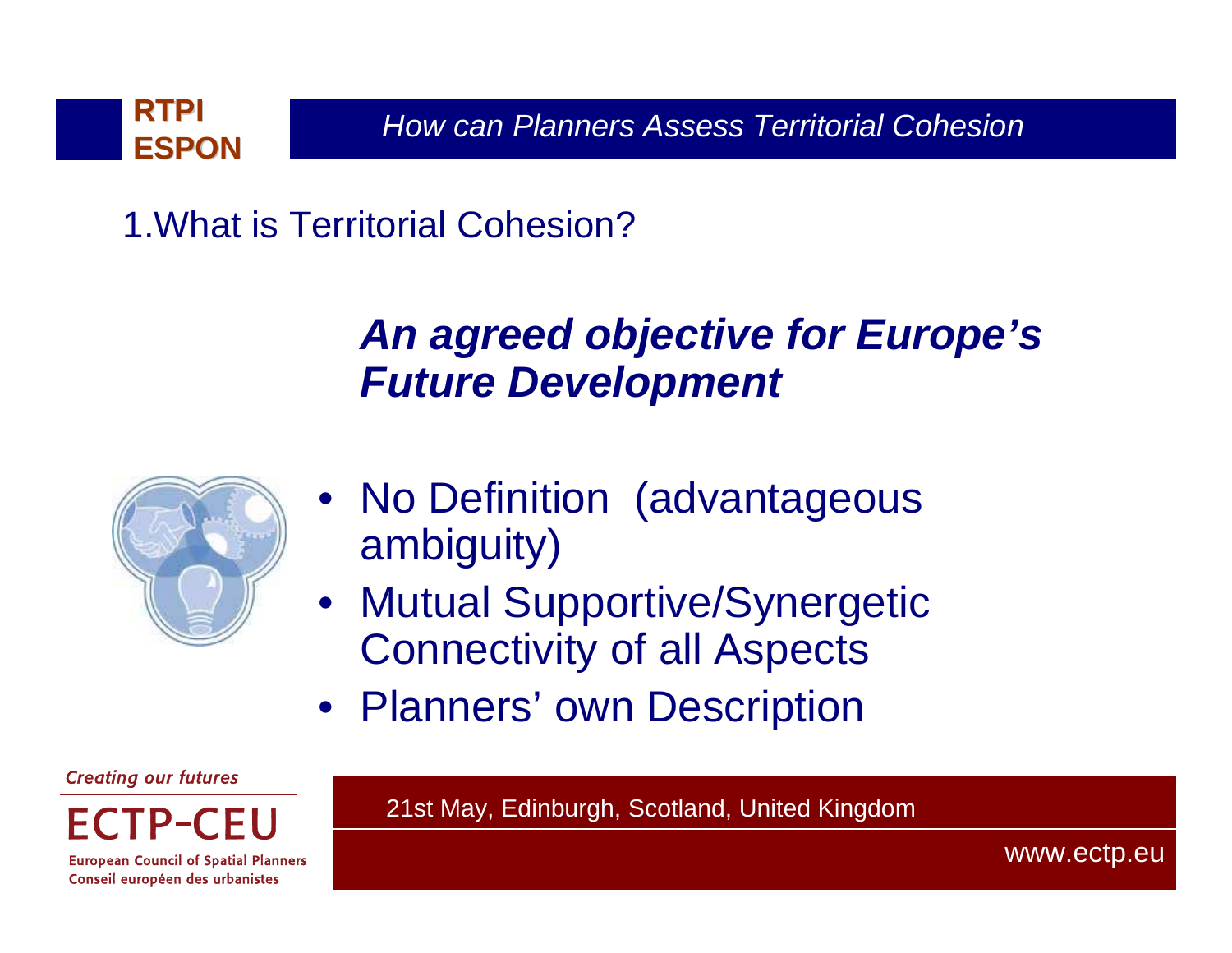

Planning Practitioners' Definition

#### $\bullet$ **WG SPtTC (18/04/2008)**



The Reinforcing Power of a Territory'sSpatial Qualities and Synergies

### **(the Connected City)**

The Connectivity among Economic,Social and Physical systems, which enhances their overall Effectiveness

**Creating our futures** 

•

FCTP-CEU

**European Council of Spatial Planners** Conseil européen des urbanistes

21st May, Edinburgh, Scotland, United Kingdom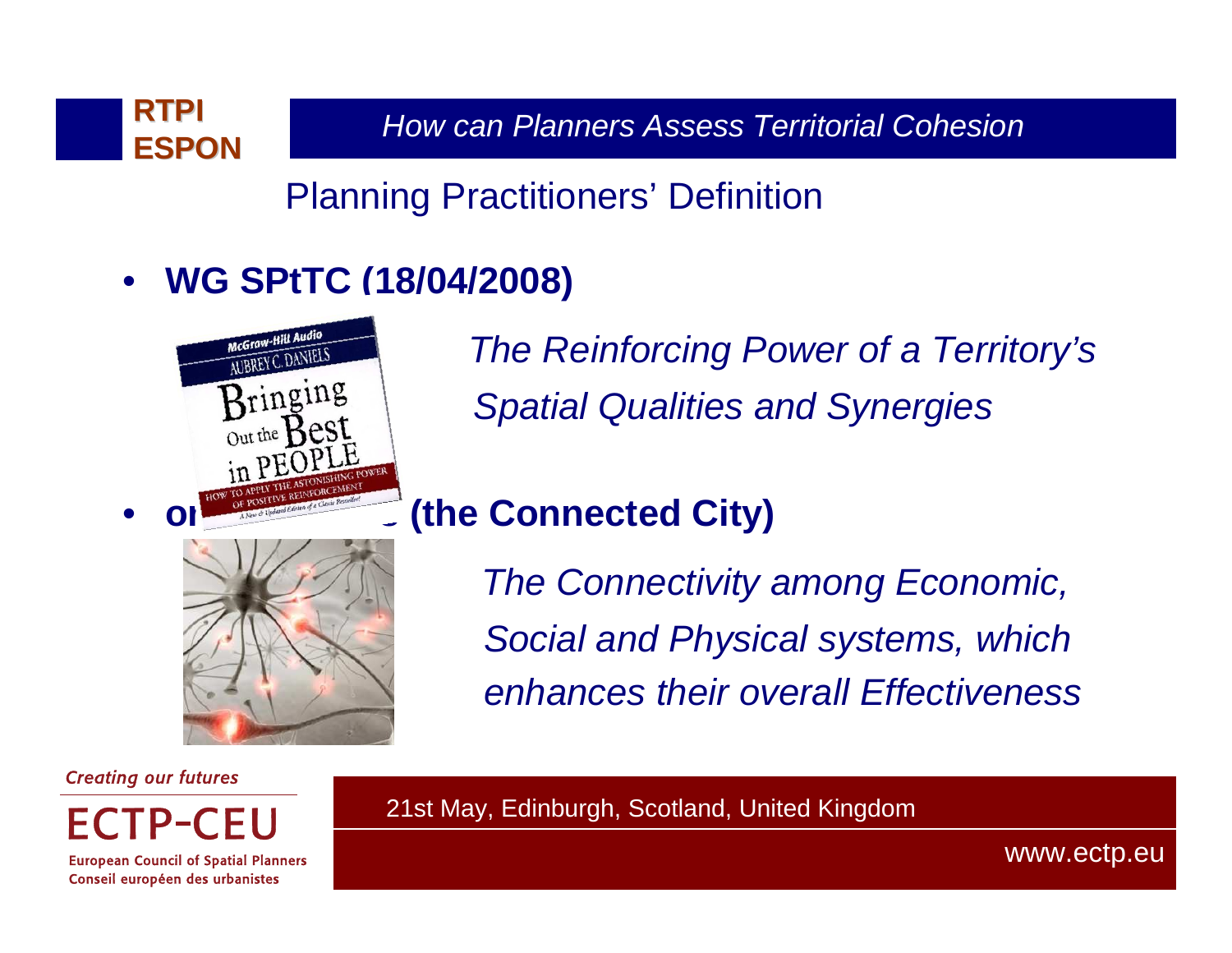

- Future Oriented Plan: **Multi Sectoral Multi ScalairThrough Time**
- Modern Governance : **Fuzzy Regions**

**Public/ Private Stakehold**

**Creating our futures** 

ECTP-CEU

21st May, Edinburgh, Scotland, United Kingdom

**European Council of Spatial Planners** Conseil européen des urbanistes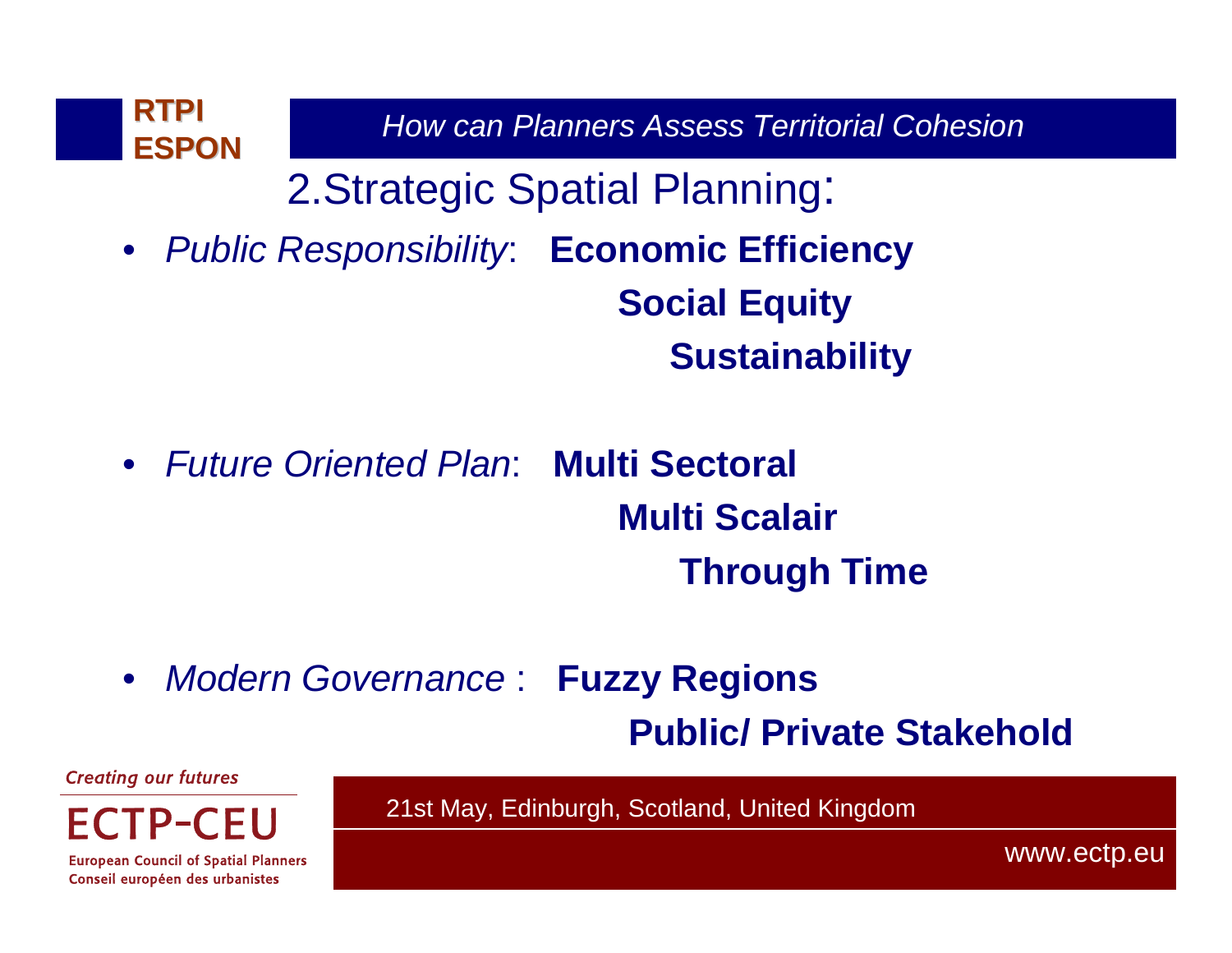

#### **Recommendations (SPtTC)**

- • Co-operate on opportunities among **differing** Regions (**similar** regions **compete**)
- Define territory by **functional relations**•(not **administrative** boundaries)
- • Aim at creating a **Common Vision**
	- (**consensus** on territory's future)
- • Organise **Informal Processes**
	- (**involve** the relevant **public** and **private** parties)
- • Identify **Endogenous (**economic/cultural/natura**l) assets** by SWOT / benchmark and interviews
	- (**Fresh Views!** By involving foreign experts)
- Analyse **SWOT** by stakeholders **themselves**•

**Creating our futures** 

FCTP-CELI

21st May, Edinburgh, Scotland, United Kingdom

**European Council of Spatial Planners** Conseil européen des urbanistes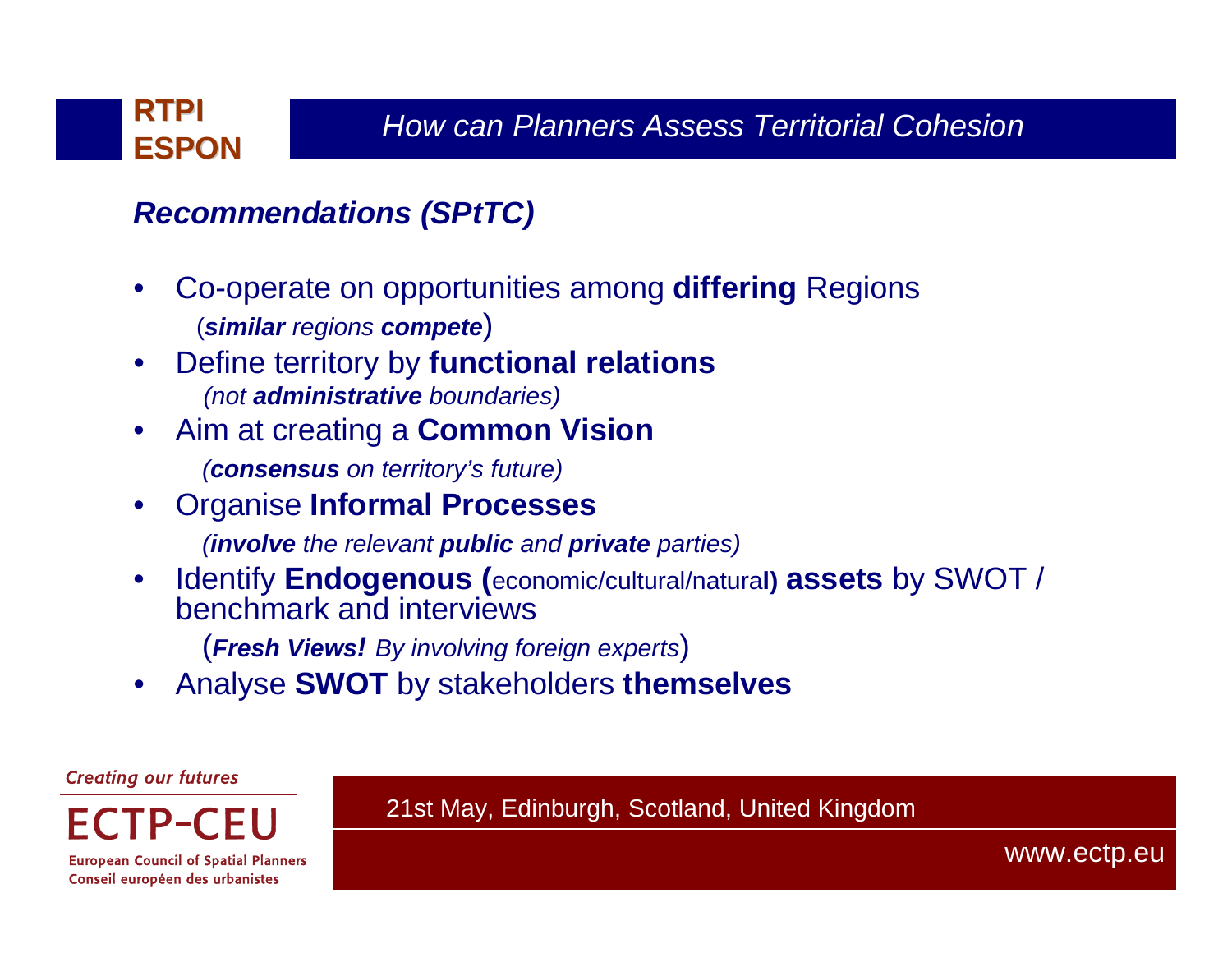## 3. How to Assess Planning Achievements?

# Integrative Planning

Less surprises!



Ante! ex Ante,avoid ex Post

- Agree a Vision for future development with stakeholders of relevant interests
	- (high, but realistic ambitions and positioning; SWOT/Benchmark)
- • Examination causesdefensive reaction, counteracting integration

#### **Creating our futures**

**FCTP-CEU** 

**European Council of Spatial Planners** Conseil européen des urbanistes

21st May, Edinburgh, Scotland, United Kingdom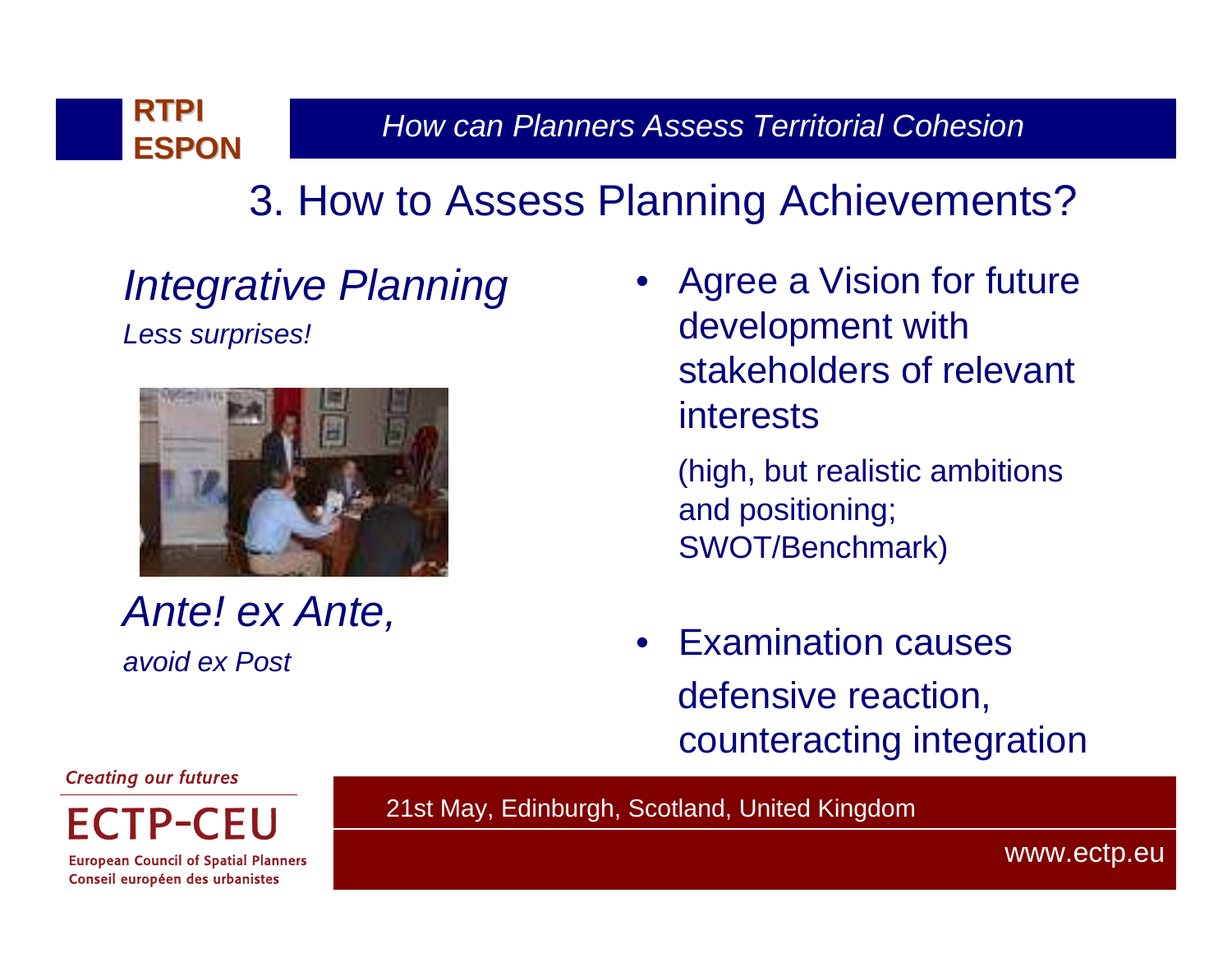

## How to Assess Planning Achievements?

- $\bullet$  Usual Sectoral Indicators Simplify Reality
- $\bullet$  Assesments are Dominated by Environmental Items



NEEDED:

- •Cross Cutting Indicators
- •Qualitative Considering
- • Method Enabling Equal Weighing of Scenarios

**Place based Plan Place based Assessing**

**Creating our futures** 

**FCTP-CELI** 

**European Council of Spatial Planners** Conseil européen des urbanistes

21st May, Edinburgh, Scotland, United Kingdom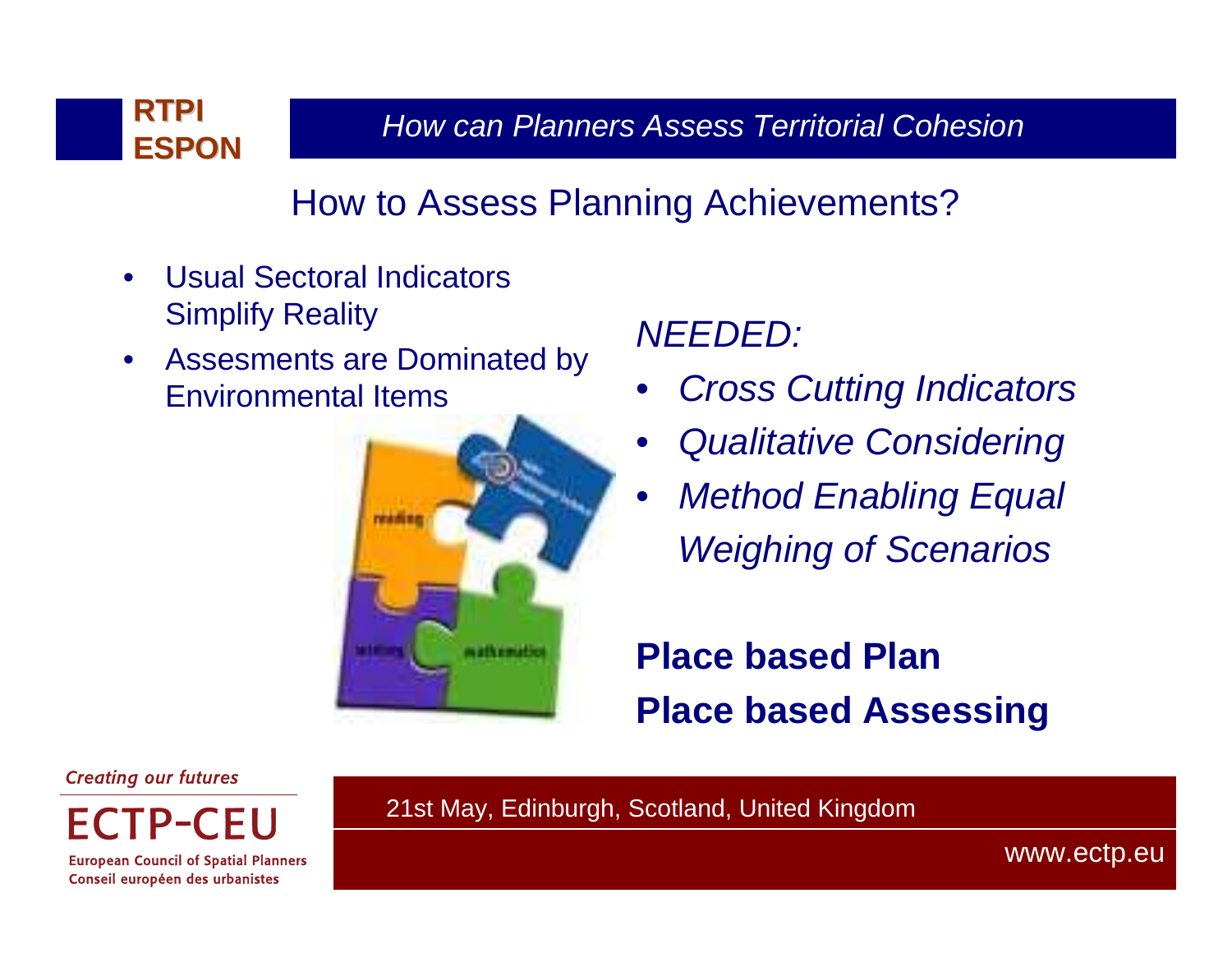How can Planners Assess Territorial Cohesion **RTPI ESPON**4.Conclusion:



TIA (potentially) Enables:

**Place Based** Assessment of Place Based **Plans for Integr. Develop**. during **Earliest** Stage of Process of **consensus building** on**Strategic Vision** for **Territorial Development**

**Creating our futures** 

**FCTP-CFU** 

**European Council of Spatial Planners** Conseil européen des urbanistes

21st May, Edinburgh, Scotland, United Kingdom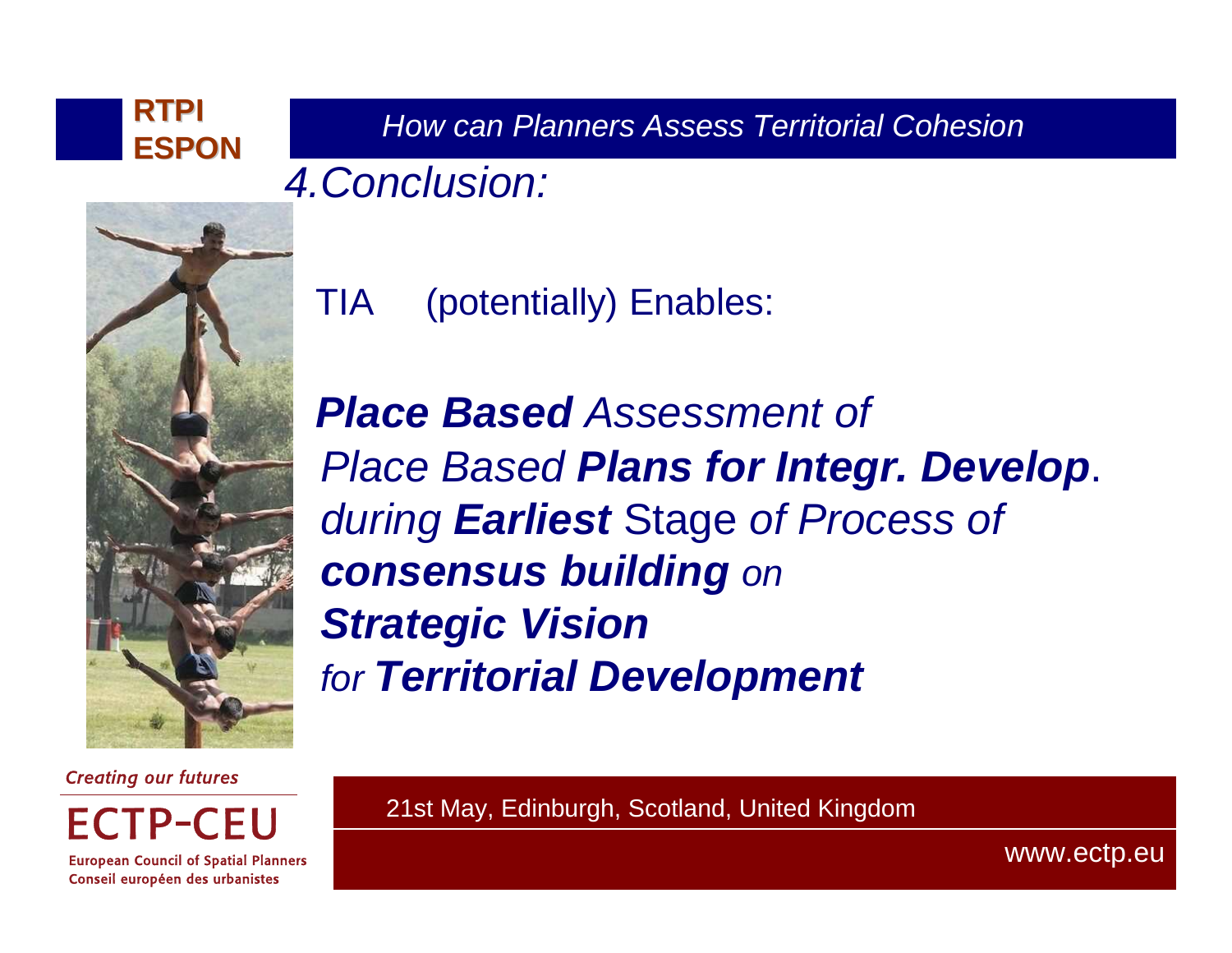

- **1.Territorial Cohesion addresses Fragmentation**
- **2.Spatial Vision Process for agreeing on Objectives**
- **3. Sector assessments continue Fragmentation**
	- **4. Apply TIA for Comparing Scenarios**
	- **5 Simple TIA Procedure to replace Sector Assessments.**

**Creating our futures** 



**European Council of Spatial Planners** Conseil européen des urbanistes

21st May, Edinburgh, Scotland, United Kingdom